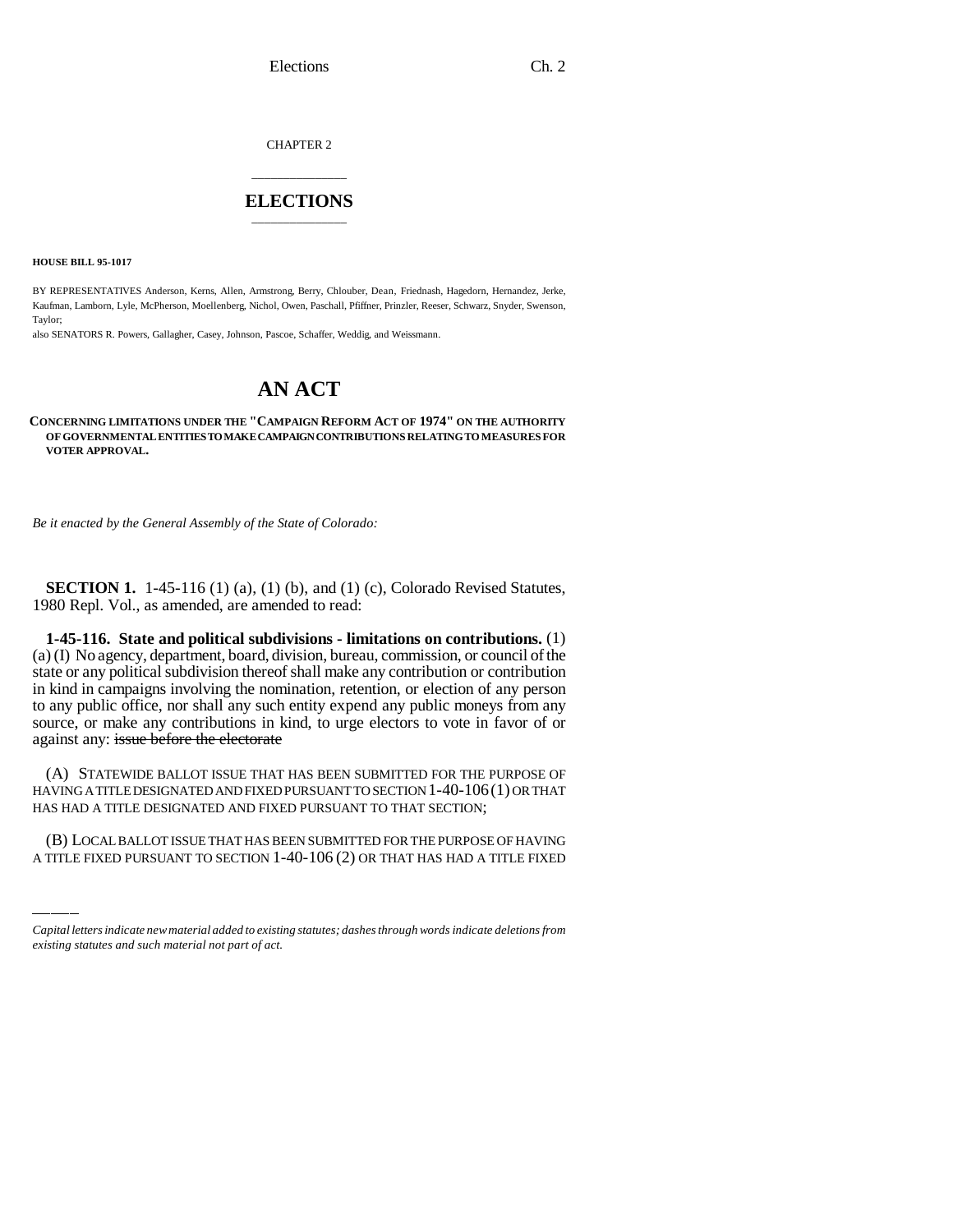PURSUANT TO THAT SECTION;

## (C) REFERRED MEASURE, AS DEFINED IN SECTION 1-1-104 (34.5);

(D) MEASURE FOR THE RECALL OF ANY OFFICER THAT HAS BEEN CERTIFIED BY THE APPROPRIATE ELECTION OFFICIAL FOR SUBMISSION TO THE ELECTORS FOR THEIR APPROVAL OR REJECTION.

(II) However, a member or employee of any such agency, department, board, division, bureau, commission, or council may respond to questions about any such issue DESCRIBED IN SUBPARAGRAPH (I) OF THIS PARAGRAPH (a) if the member, employee, or public entity has not solicited the question. A member or employee of any such agency, department, board, division, bureau, commission, or council who has policy-making responsibilities may expend not more than fifty dollars of public moneys in the form of letters, telephone calls, or other activities incidental to expressing his or her opinion on any such issue DESCRIBED IN SUBPARAGRAPH (I) OF THIS PARAGRAPH (a).

(b) (I) Nothing in this subsection (1) shall be construed as prohibiting an agency, department, board, division, bureau, commission, or council of the state or any political subdivision thereof from expending public moneys or making contributions in kind to dispense a factual summary, which shall include arguments both for and against the proposal, on any issue of official concern before the electorate in the jurisdiction. Such summary shall not contain a conclusion or opinion in favor of or against any particular issue. As used herein, an issue of official concern shall be limited to issues that will appear on an election ballot in the jurisdiction.

(II) Nothing in this subsection (1) shall be construed to prevent an elected official from expressing a personal opinion on any issue. before the electorate

(III) Nothing in this subsection (1) shall be construed as prohibiting an agency, department, board, division, bureau, commission, or council of the state or any political subdivision thereof from:

(A) Passing a resolution or taking a position of advocacy on any issue before the electorate DESCRIBED IN SUBPARAGRAPH (I) OF PARAGRAPH (a) OF THIS SUBSECTION (1); OR

(B) REPORTING THE PASSAGE OF OR DISTRIBUTING SUCH RESOLUTION THROUGH ESTABLISHED, CUSTOMARY MEANS, OTHER THAN PAID ADVERTISING, BY WHICH INFORMATION ABOUT OTHER PROCEEDINGS OF SUCH AGENCY, DEPARTMENT, BOARD, DIVISION, BUREAU, OR COUNCIL OF THE STATE OR ANY POLITICAL SUBDIVISION THEREOF IS REGULARLY PROVIDED TO THE PUBLIC.

(c) Nothing in this subsection (1) shall be construed as prohibiting a member or an employee of an agency, department, board, division, bureau, commission, or council of the state or any political subdivision thereof from expending personal funds, making contributions in kind, or using personal time to urge electors to vote in favor of or against any issue before the electorate DESCRIBED IN SUBPARAGRAPH (I) OF PARAGRAPH (a) OF THIS SUBSECTION (1).